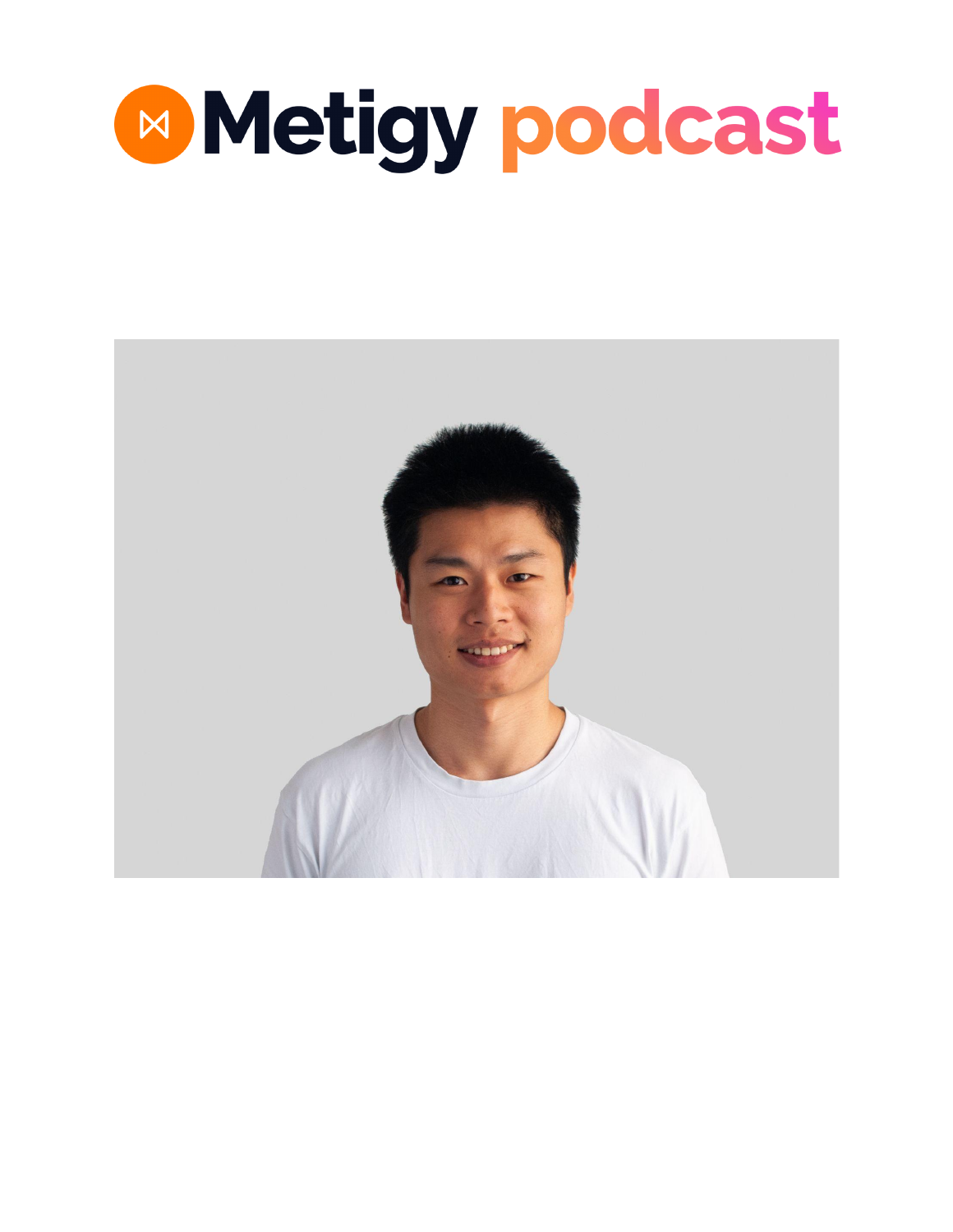# **This Week in Marketing - Google Ads with Kevin Chen Transcript**

# Daren (00:00):

Are you scared of spending money on Google ads?It's daunting to push a campaign live when you know there's a sizable budget behind it. But when done right, Google ads can return \$2 for every dollar spent on its platform, sometimes higher. To find out more about how Google ads can help your business. Listen to this episode on This Week In Marketing.

## Daren (00:26):

Hey everyone. I'm Daren Lake. And welcome to This Week In Marketing another podcast by Metigy. Each episode we answer questions or talk about one specific idea to help you market and operate your small to medium enterprise better. And we do that by making them easy to digest, short, and concise, because we've all got a business to run.

## Daren (00:47):

Don't even start planning your Google ads campaign. Before you can answer the following question, what is your customer thinking when they head to a search engine to possibly find your product or service? Metigy's performance marketing lead Kevin Chen, AKA Kev, is going to give you three easy tips to make sure your ads perform well.

## Daren (01:05):

Kev is a lawyer turned digital marketing wizard. He cares deeply about helping small businesses, particularly B2B, that's business to business with all of their digital marketing needs. You can catch him on his own podcast, The B2B Playbook. Go check that out.

## Daren (01:19):

So back to those ways to make your ads perform well. The three tips to success in Google ads are one, think like your customer. Two, understand how Google ads works. Three, how to utilize audiences as much as possible. Take it away, Kev.

Daren (01:36):

Part one, thinking like your customer.

# Kevin (01:38):

Thanks, Darren. The first thing you need to know is to start thinking like your customer. Don't start your ads until you know what people will be searching and where they're looking for information and products online. Google ads is high intent. So it's important to find the right intent based on what your customers would be searching. Just think,"How would you find that information online?" Chances are your customers are searching in exactly the same way.

## Kevin (02:06):

So how do you do this? Here are four ways you can start thinking like your customer. First, do dummy searches, pretending to be your target customer. Note down what you searched to start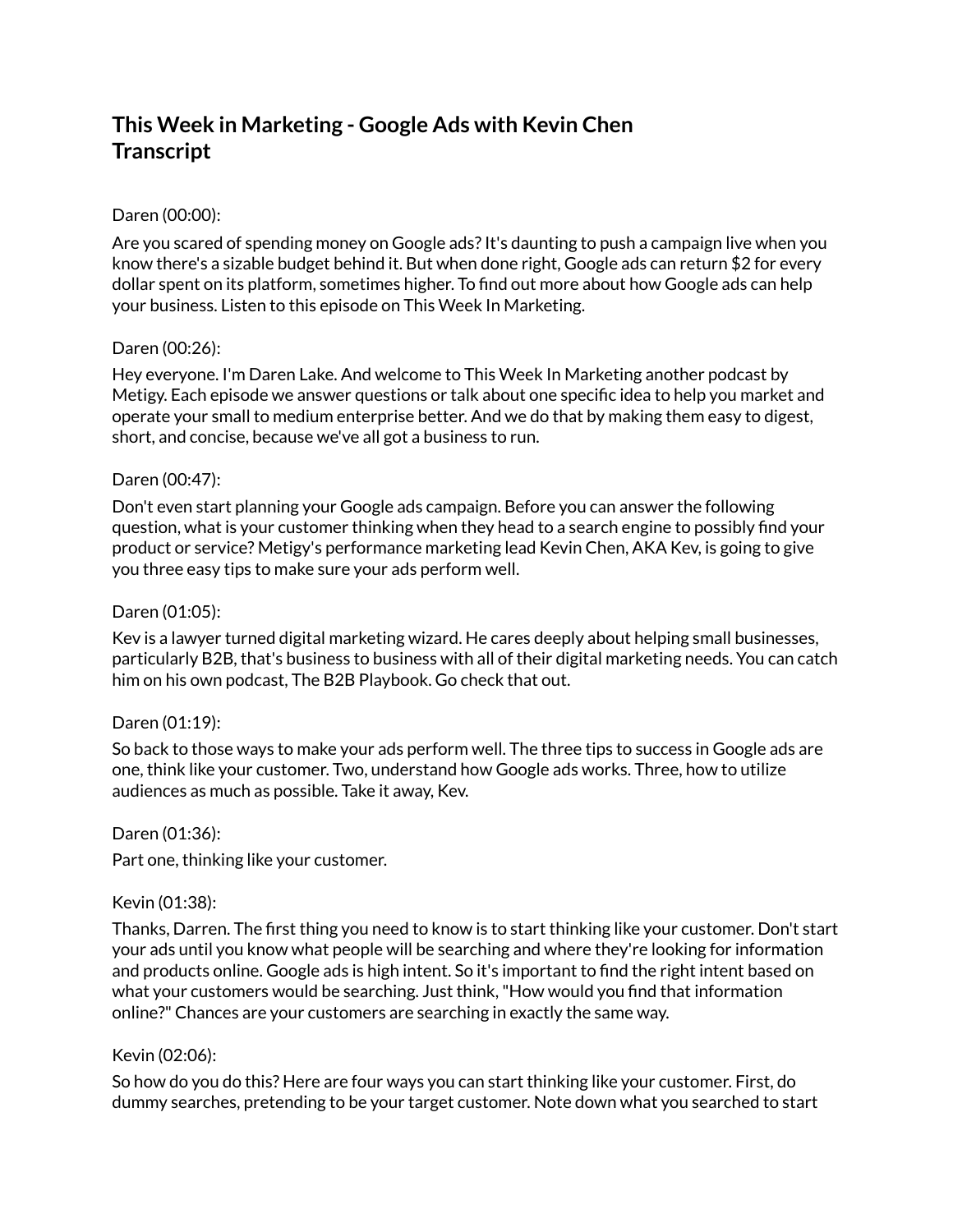that process. Second, look closely at your competitor's ads. Chances are they've done some research and testing to see what works, particularly your larger competitors. Use these as inspiration for your own ads. Third, see if you can get a customer, or a friend who might be a potential customer, and ask them to start searching for your product. And have a look at how they're looking for your product online. Take note of the keywords that they're searching. Finally, you can have a look at similar keywords like these by looking at tools like the keyword planner to find and expand your coverage.

## Daren (02:56):

Part two, understand how Google ads works.

## Kevin (02:59):

Once you have an idea of how your customers are using search engines to find your products, the next step is to understand how Google ads works and where that's moving.

## Kevin (03:09):

Sound confusing? It's not. You just need to know which elements you need to focus on. This will save you time and money. The platform is becoming more automated and AI driven. This means you can stop stressing about your ad copy. Eventually. Google will write your ad copy for you. It'll even find your customers and the ones with the right intent. What's important now is to start focusing on audience data that you can feed into the ads platform. Focus on this, that way you will hit the right audience rather than waste time on those with no intent to buy from you.

## Daren (03:42):

We'll find out more about the next part after this quick ad break.

# Daren (03:48):

This series grows by the support, hustle, and grit, from entrepreneurs and business owners like you. To help spread the word, we'd really appreciate it if you could make sure to follow and rate us with a five star review on whatever app you listen to. This will help all the podcast algorithms make sure it gets into the ears of other like-minded business people. Let's get back to the show.

## Daren (04:08):

Part three, how to utilize audiences as much as possible.

## Kevin (04:17):

First, let's quickly define what an audience in Google ads is. It's essentially a group of users that the platform has been able to identify. It can be segmented and based on things like demographics and/or behavior.

## Kevin (04:31):

The following three tools are essential to achieving better results, now and in the future. First, remarketing audiences. It can separate out new and returning users, and tailor messaging and bidding, for each of these audiences. Second, use in market and affinity audiences that Google provides. You can start adding these audiences on observation and seeing which one performs